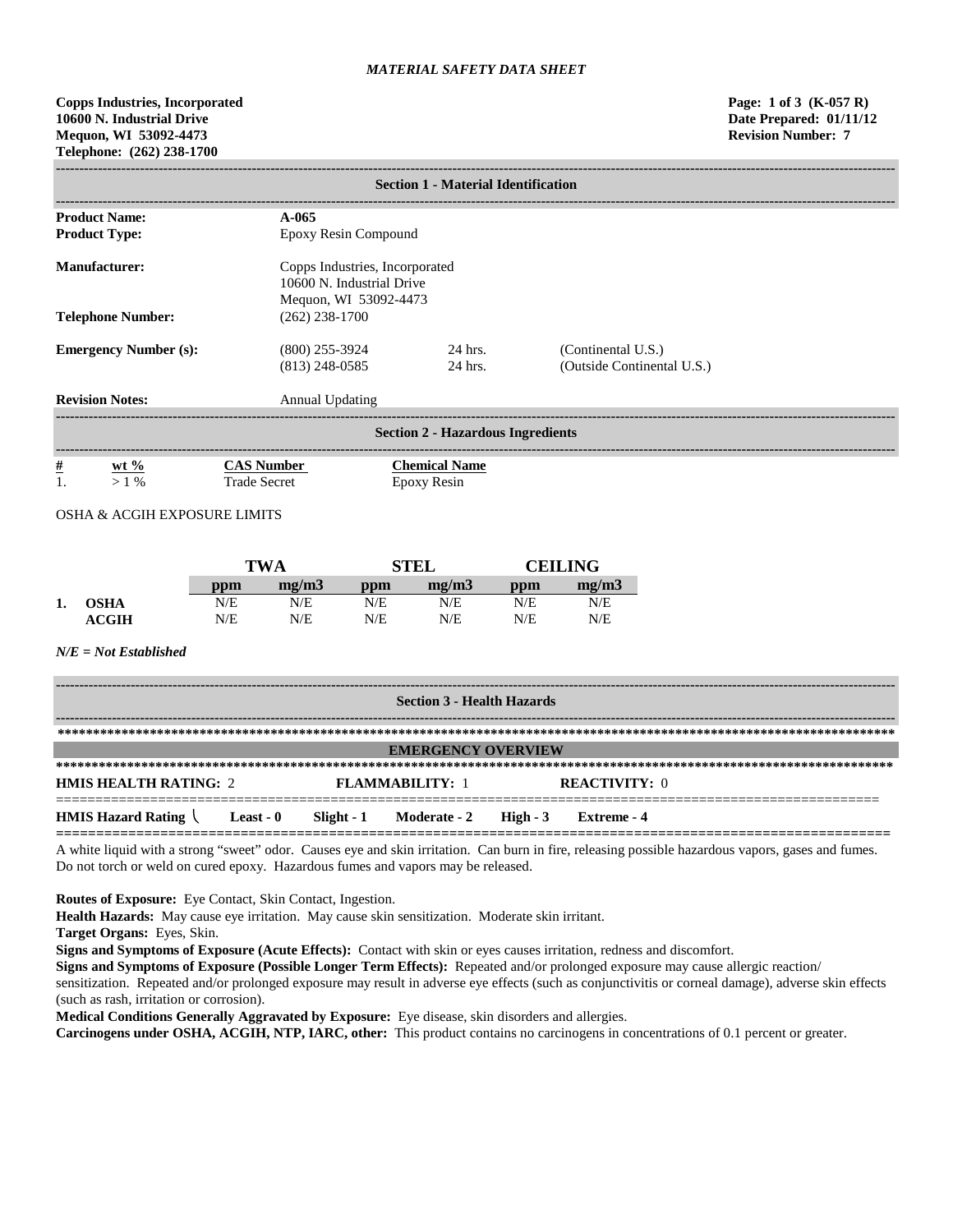**------------------------------------------------------------------------------------------------------------------------------------------------------------------------------------**

#### **Section 4 - First Aid**

**------------------------------------------------------------------------------------------------------------------------------------------------------------------------------------**

**Eye Contact:** Hold eyelids apart and immediately flush eyes with plenty of water for at least 15 minutes. Seek medical attention.

Skin Contact: Remove contaminated clothing/shoes and wipe excess from skin. Flush skin with water. Follow by washing with soap and water. If irritation occurs, seek medical attention. If contact with hot product occurs, immediately flush with cool water for 15 minutes. Carefully remove clothing; if clothing is stuck to a burn area do not pull it off, but cut around it. Cover burn area with a clean material. Get medical attention immediately.

**Inhalation:** Remove victim to fresh air and provide oxygen. If breathing is difficult, seek medical attention.

**Ingestion:** If swallowed, call physician immediately. Induce vomiting only as directed by medical personnel. Never give anything by mouth to an unconscious person. Get medical attention immediately.

|                                                                                                                                                                                                                                                                                                                                                                                                                                                                                                                                                                                                                                                                                                                                                          |                                                                                                                                                                                | <b>Section 5 - Fire and Explosion Data</b>                                                                                                                                                                                                                                                                                                                                                                                                                                                                         |                    |  |  |
|----------------------------------------------------------------------------------------------------------------------------------------------------------------------------------------------------------------------------------------------------------------------------------------------------------------------------------------------------------------------------------------------------------------------------------------------------------------------------------------------------------------------------------------------------------------------------------------------------------------------------------------------------------------------------------------------------------------------------------------------------------|--------------------------------------------------------------------------------------------------------------------------------------------------------------------------------|--------------------------------------------------------------------------------------------------------------------------------------------------------------------------------------------------------------------------------------------------------------------------------------------------------------------------------------------------------------------------------------------------------------------------------------------------------------------------------------------------------------------|--------------------|--|--|
| <b>Flash Point (closed cup):</b><br><b>Auto Ignition Temperature:</b><br>monoxide (CO), and carbon dioxide (CO2).                                                                                                                                                                                                                                                                                                                                                                                                                                                                                                                                                                                                                                        | $>200$ °F<br>No data<br>Extinguishing Media: Foam, Carbon Dioxide (CO2), or dry chemical.<br>and respiratory protection (SCBA). Cool fire exposed containers with water spray. | <b>Upper Explosion Limit (UEL):</b><br><b>Lower Explosion Limit (LEL):</b><br>Fire Hazard Classification (OSHA/NFPA): This product is not considered flammable nor combustible, but will burn if involved in a fire.<br>Special Fire Fighting Procedures: Keep personnel removed from area and upwind of fire. Wear full fire-fighting turn-out gear (full bunker gear)<br>Unusual Fire and Explosion Hazards: Hazardous combustion products may be present. Combustion may form aldehydes, nitrous oxides, carbon | No data<br>No data |  |  |
|                                                                                                                                                                                                                                                                                                                                                                                                                                                                                                                                                                                                                                                                                                                                                          |                                                                                                                                                                                | <b>Section 6 - Accidental Release Measures</b>                                                                                                                                                                                                                                                                                                                                                                                                                                                                     |                    |  |  |
| a dike to prevent spreading.                                                                                                                                                                                                                                                                                                                                                                                                                                                                                                                                                                                                                                                                                                                             |                                                                                                                                                                                | Containment Techniques (Removal of ignition sources, diking, etc.) Stop the leak, if possible. Shut off or remove all ignition sources. Construct<br>Clean-Up Procedures: Spread absorbent material over area. Wipe or scrape up material. Dispose of material in accordance with local, state and<br>federal regulations. Wash area with soap and water. Prevent washings from entering sewers or waterways.<br>Other Emergency Advice: Wear protective clothing, boots, gloves, respirator, and eye protection.  |                    |  |  |
|                                                                                                                                                                                                                                                                                                                                                                                                                                                                                                                                                                                                                                                                                                                                                          |                                                                                                                                                                                | <b>Section 7 - Handling and Storage</b>                                                                                                                                                                                                                                                                                                                                                                                                                                                                            |                    |  |  |
| period of time. Store in closed containers.<br>which can not be decontaminated.                                                                                                                                                                                                                                                                                                                                                                                                                                                                                                                                                                                                                                                                          |                                                                                                                                                                                | <b>Storage:</b> Store in a cool (60-80 °F), dry, ventilated place. Crystallization may occur if storage temperature drops below 55 °F for a prolonged<br>Handling: Avoid contact with skin, eyes, or clothing. When handling, do not eat, drink, or smoke.<br>Other Precautions: Wash thoroughly after handling. Remove contaminated clothing and gear. Decontaminate. Destroy leather or any articles                                                                                                             |                    |  |  |
|                                                                                                                                                                                                                                                                                                                                                                                                                                                                                                                                                                                                                                                                                                                                                          |                                                                                                                                                                                | <b>Section 8 - Personal Protection/Exposure Controls</b>                                                                                                                                                                                                                                                                                                                                                                                                                                                           |                    |  |  |
| Eye Protection: Chemical safety goggles recommended. Contact lenses should not be worn while using this product.<br>Hand Protection: Chemical resistant gloves recommended, such as neoprene or nitrite rubber.<br>Respiratory Protection: Not necessary under most operating conditions. NIOSH approved organic vapor respirator should be used in confined<br>areas, or when conditions cause high vapor concentrations. If the percent oxygen is below normal then use self-contained breathing apparatus.<br>Protective Clothing: Clean, body covering clothing should be utilized.<br>Work and Hygienic Practices: Eye wash stations and safety showers should be easily accessible.<br><b>Section 9 - Typical Physical and Chemical Properties</b> |                                                                                                                                                                                |                                                                                                                                                                                                                                                                                                                                                                                                                                                                                                                    |                    |  |  |
| <b>Physical Form:</b>                                                                                                                                                                                                                                                                                                                                                                                                                                                                                                                                                                                                                                                                                                                                    | Liquid                                                                                                                                                                         | <b>Vapor Density:</b>                                                                                                                                                                                                                                                                                                                                                                                                                                                                                              | Heavier than air   |  |  |
| Color:                                                                                                                                                                                                                                                                                                                                                                                                                                                                                                                                                                                                                                                                                                                                                   | Clear                                                                                                                                                                          | <b>Boiling Point:</b>                                                                                                                                                                                                                                                                                                                                                                                                                                                                                              | $>200$ °F          |  |  |
| Odor:                                                                                                                                                                                                                                                                                                                                                                                                                                                                                                                                                                                                                                                                                                                                                    | Sweet                                                                                                                                                                          | <b>Melting Point:</b>                                                                                                                                                                                                                                                                                                                                                                                                                                                                                              | Not Applicable     |  |  |
| pH:                                                                                                                                                                                                                                                                                                                                                                                                                                                                                                                                                                                                                                                                                                                                                      | No Data                                                                                                                                                                        | <b>Solubility in Water:</b>                                                                                                                                                                                                                                                                                                                                                                                                                                                                                        | Negligible         |  |  |

# **Vapor Pressure:** No Data **Specific Gravity:** 1.34 **------------------------------------------------------------------------------------------------------------------------------------------------------------------------------------ Section 10 - Stability and Reactivity ------------------------------------------------------------------------------------------------------------------------------------------------------------------------------------**

**Chemical Stability:** Stable **Conditions to Avoid (if unstable):** None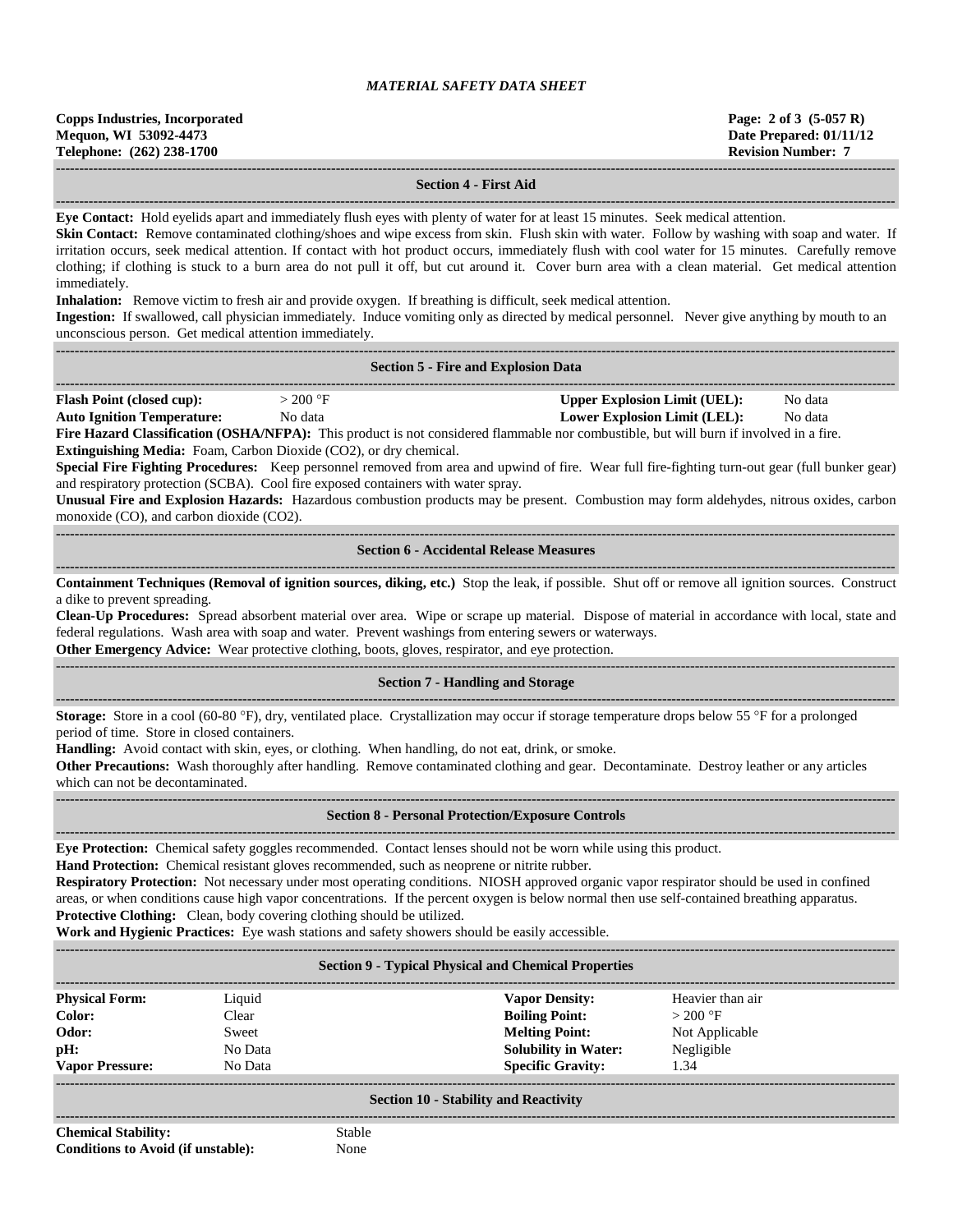| <b>Copps Industries, Incorporated</b><br>Mequon, WI 53092-4473<br>Telephone: (262) 238-1700                                                                                                                                                                                                                                                                         |               |                                                                                                                        |                           | Page: 3 of 3 (5-057 R)<br>Date Prepared: 01/11/12<br><b>Revision Number: 7</b>                                                                                                                                                                                                                       |
|---------------------------------------------------------------------------------------------------------------------------------------------------------------------------------------------------------------------------------------------------------------------------------------------------------------------------------------------------------------------|---------------|------------------------------------------------------------------------------------------------------------------------|---------------------------|------------------------------------------------------------------------------------------------------------------------------------------------------------------------------------------------------------------------------------------------------------------------------------------------------|
|                                                                                                                                                                                                                                                                                                                                                                     |               | Section 10 - Stability and Reactivity (con't.)                                                                         |                           |                                                                                                                                                                                                                                                                                                      |
| Incompatibility (Materials to Avoid):                                                                                                                                                                                                                                                                                                                               |               | Acids, strong oxidizing agents.                                                                                        |                           |                                                                                                                                                                                                                                                                                                      |
| <b>Hazardous Decomposition Products:</b>                                                                                                                                                                                                                                                                                                                            |               | None                                                                                                                   |                           |                                                                                                                                                                                                                                                                                                      |
| <b>Hazardous Polymerization:</b>                                                                                                                                                                                                                                                                                                                                    |               |                                                                                                                        |                           | Contact with epoxy hardeners under uncontrolled conditions. May release excess heat and vapors.                                                                                                                                                                                                      |
|                                                                                                                                                                                                                                                                                                                                                                     |               | <b>Section 11 - Toxicological Properties</b>                                                                           |                           |                                                                                                                                                                                                                                                                                                      |
| <b>Acute Oral Toxicity (LD50, RAT):</b>                                                                                                                                                                                                                                                                                                                             |               | No data available.                                                                                                     |                           |                                                                                                                                                                                                                                                                                                      |
| <b>Acute Dermal Toxicity (LD50, RABBIT):</b>                                                                                                                                                                                                                                                                                                                        |               | No data available.                                                                                                     |                           |                                                                                                                                                                                                                                                                                                      |
| <b>Acute Inhalation Toxicity (LC50, RAT):</b>                                                                                                                                                                                                                                                                                                                       |               | No data available.                                                                                                     |                           |                                                                                                                                                                                                                                                                                                      |
|                                                                                                                                                                                                                                                                                                                                                                     |               | <b>Section 12 - Ecological Information</b>                                                                             |                           |                                                                                                                                                                                                                                                                                                      |
| No data available.                                                                                                                                                                                                                                                                                                                                                  |               |                                                                                                                        |                           |                                                                                                                                                                                                                                                                                                      |
|                                                                                                                                                                                                                                                                                                                                                                     |               | <b>Section 13 - Disposal Considerations</b>                                                                            |                           |                                                                                                                                                                                                                                                                                                      |
| reinterpreted. This information only applies to the material as manufactured. Processing, use, or contamination may make the information in<br>appropriate, inaccurate, or incomplete. Responsibility for proper waste disposal is with the owner of the waste.                                                                                                     |               |                                                                                                                        |                           | Waste Disposal: This material does not contain any VOC's (volatile organic compounds). Dispose of material in accordance with applicable, local,<br>state, and federal laws and regulations. The state and local regulations and laws may differ from federal regulations, and laws may change or be |
|                                                                                                                                                                                                                                                                                                                                                                     |               | <b>Section 14 - Transport Information</b>                                                                              |                           |                                                                                                                                                                                                                                                                                                      |
| <b>DOT Non-Bulk Shipping Name:</b>                                                                                                                                                                                                                                                                                                                                  |               | Resin compound - not regulated                                                                                         | $UN#$ :                   | Not regulated                                                                                                                                                                                                                                                                                        |
| <b>DOT Bulk Shipping Name:</b>                                                                                                                                                                                                                                                                                                                                      |               | Resin compound - not regulated                                                                                         | <b>Packing Group:</b>     | Not regulated                                                                                                                                                                                                                                                                                        |
| <b>Technical Shipping Name:</b><br><b>DOT Hazard Class:</b>                                                                                                                                                                                                                                                                                                         | Not regulated | NMFC Item 46030, Class 55                                                                                              | <b>IMO Shipping Data:</b> | Resin compound - not regulated<br>ICAO/IATA Shipping Data: Resin compound - not regulated                                                                                                                                                                                                            |
|                                                                                                                                                                                                                                                                                                                                                                     |               | <b>Section 15 - Regulatory Information</b>                                                                             |                           |                                                                                                                                                                                                                                                                                                      |
|                                                                                                                                                                                                                                                                                                                                                                     |               |                                                                                                                        |                           |                                                                                                                                                                                                                                                                                                      |
| Inventory or are not required to be listed on the TSCA Inventory.<br>OSHA (29CFR1910.1200) Hazard Class(es): Irritant. Sensitizer<br>EPCRA Section 312 (40CFR370) Hazard Classes: Immediate Health Hazard. Delayed Health Hazard.<br><b>EPCRA Section 313 (40CFR372):</b> Toxic chemicals above "de minimus" level $(\%$ by weight): Ethylene glycol $\langle$ <1%) |               | <b>US FEDERAL REGULATIONS:</b>                                                                                         |                           | Toxic Substances Control Act (TSCA): All components are included in the EPA Toxic Substances Control Act (TSCA) Chemical Substance                                                                                                                                                                   |
| warning and discharge requirements under the "Safe Drinking Water and Toxic Enforcement Act of 1986"). None                                                                                                                                                                                                                                                         |               | <b>STATE REGULATIONS:</b>                                                                                              |                           | California Proposition 65 Substances: (components known to the State of California to cause cancer and/or reproductive toxicity and subject to                                                                                                                                                       |
| Canada:<br><b>WHMIS Hazard Classification:</b><br>WHMIS Symbols: Stylized T                                                                                                                                                                                                                                                                                         |               | <b>INTERNATIONAL REGULATIONS</b><br>Class D, division 2B<br>WHMIS Risk Phrases: Eye or skin irritant. Skin sensitizer. |                           |                                                                                                                                                                                                                                                                                                      |
|                                                                                                                                                                                                                                                                                                                                                                     |               | <b>Section 16 - Other Information</b>                                                                                  |                           |                                                                                                                                                                                                                                                                                                      |
|                                                                                                                                                                                                                                                                                                                                                                     |               |                                                                                                                        |                           | To the best of our knowledge, the information contained herein is accurate. However, neither Copps Industries nor any of its agents assume any                                                                                                                                                       |

*liability whatsoever for the accuracy or completeness of the information contained herein. Final determination of suitability of any material is the sole responsibility of the user. All materials may present unknown health hazards and should be used with caution. Although certain hazards are described herein, we cannot guarantee that these are the only hazards which exist.*

**Revision Date:** 01/11/12 **Revised By:** Aleksey Kozlov **Replaces Revision Dated:** 04/13/11 **Title: Technical Director**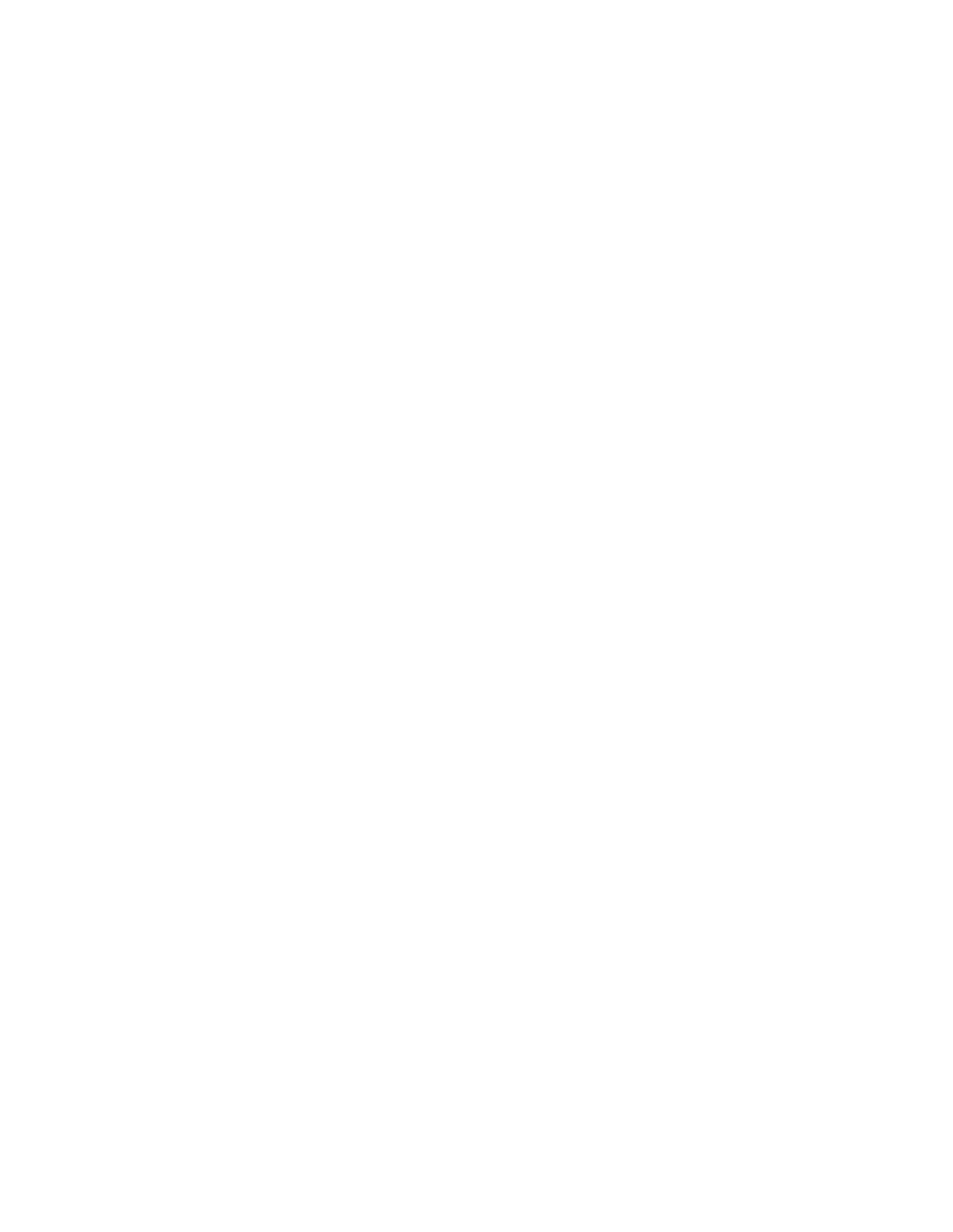|                      | <b>Section 1 - Material Identification</b>      |                   |                                                        |                                                             |                       |                               |                                          |                                                  |  |
|----------------------|-------------------------------------------------|-------------------|--------------------------------------------------------|-------------------------------------------------------------|-----------------------|-------------------------------|------------------------------------------|--------------------------------------------------|--|
|                      | <b>Product Name:</b>                            |                   |                                                        | <b>B-065</b>                                                |                       |                               |                                          |                                                  |  |
|                      | <b>Product Type:</b><br>Epoxy Hardener Compound |                   |                                                        |                                                             |                       |                               |                                          |                                                  |  |
|                      | <b>Manufacturer:</b>                            |                   |                                                        | Copps Industries, Incorporated<br>10600 N. Industrial Drive |                       |                               |                                          |                                                  |  |
|                      | <b>Telephone Number:</b>                        |                   |                                                        | $(262)$ 238-1700                                            | Mequon, WI 53092-4473 |                               |                                          |                                                  |  |
|                      | <b>Emergency Number (s):</b>                    |                   |                                                        | $(800)$ 255-3924<br>$(813)$ 248-0585                        |                       |                               | 24 hrs.<br>24 hrs.                       | (Continental U.S.)<br>(Outside Continental U.S.) |  |
|                      | <b>Revision Notes:</b>                          |                   |                                                        | <b>Annual Updating</b>                                      |                       |                               |                                          |                                                  |  |
|                      |                                                 |                   |                                                        |                                                             |                       |                               | <b>Section 2 - Hazardous Ingredients</b> |                                                  |  |
| $\frac{\#}{1}$<br>2. | wt $\%$<br>$>1\%$<br>$>1\%$                     |                   | <b>CAS Number</b><br>14808-60-7<br><b>Trade Secret</b> |                                                             |                       | <b>Chemical Name</b><br>Amine | Silica, crystalline, quartz              |                                                  |  |
|                      | <b>OSHA &amp; ACGIH EXPOSURE LIMITS</b>         | <b>TWA</b><br>ppm | mg/m3                                                  | ppm                                                         | <b>STEL</b><br>mg/m3  | ppm                           | <b>CEILING</b><br>mg/m3                  |                                                  |  |
|                      | 1. OSHA<br><b>ACGIH</b><br>(see note #1)        | 15.0              | 10.0<br>0.1                                            |                                                             |                       |                               |                                          |                                                  |  |

<sup>2.</sup> OSHA

*1. The exposure limits shown above are for silica dust. Silica is non-hazardous after it is blended into a liquid. Proper precautions should be taken to avoid inhalation of airborne dust if the cured product is machined or ground.*

| <b>Section 3 - Health Hazards</b>                                         |  |                        |  |                      |  |  |
|---------------------------------------------------------------------------|--|------------------------|--|----------------------|--|--|
|                                                                           |  |                        |  |                      |  |  |
| <b>EMERGENCY OVERVIEW</b>                                                 |  |                        |  |                      |  |  |
|                                                                           |  |                        |  |                      |  |  |
| <b>HMIS HEALTH RATING: 3</b>                                              |  | <b>FLAMMARILITY: 1</b> |  | <b>REACTIVITY: 0</b> |  |  |
| HMIS Hazard Rating $\setminus$ Least - 0 Slight - 1 Moderate - 2 High - 3 |  |                        |  | Extreme - 4          |  |  |

A grey liquid with an amine odor. Corrosive to skin. Corrosive to eyes. Severe skin irritant. Severe eye irritant. May cause skin sensitization. May cause respiratory sensitization. Can burn in fire, releasing possible hazardous vapors, gases and fumes.

Do not torch or weld on cured epoxy. Hazardous fumes and vapors may be released.

**\*\*\*\*\*\*\*\*\*\*\*\*\*\*\*\*\*\*\*\*\*\*\*\*\*\*\*\*\*\*\*\*\*\*\*\*\*\*\*\*\*\*\*\*\*\*\*\*\*\*\*\*\*\*\*\*\*\*\*\*\*\*\*\*\*\*\*\*\*\*\*\*\*\*\*\*\*\*\*\*\*\*\*\*\*\*\*\*\*\*\*\*\*\*\*\*\*\*\*\*\*\*\*\*\*\*\*\*\*\*\*\*\*\*\*\*\*\* Routes of Exposure:** Eye Contact, Skin Contact, Inhalation, Ingestion.

Health Hazards: Corrosive to skin. Corrosive to eyes. Severe skin irritant. Severe eye irritant. May cause skin sensitization. May cause respiratory sensitization.

**Target Organs:** Eyes, Skin, and Respiratory System.

**Signs and Symptoms of Exposure (Acute Effects):** Burns of the eye may cause blindness. Contact of undiluted products with the eyes or skin quickly causes severe irritation and pain and may cause burns, necrosis, and permanent injury. Inhalation of mists may severely damage contacted tissue and produce scarring. Product is readily absorbed through the skin and may cause discomfort, injury or serious health problems unless treated properly.

**Signs and Symptoms of Exposure (Possible Longer Term Effects):** This substance may cause respiratory sensitization to exposed workers. **Medical Conditions Generally Aggravated by Exposure:** Asthma, chronic respiratory disease (e.g. Bronchitis, emphysema). Eye disease, skin disorders and allergies.

**Carcinogens under OSHA, ACGIH, NTP, IARC, other:** Silica, crystalline, quartz.

ACGIH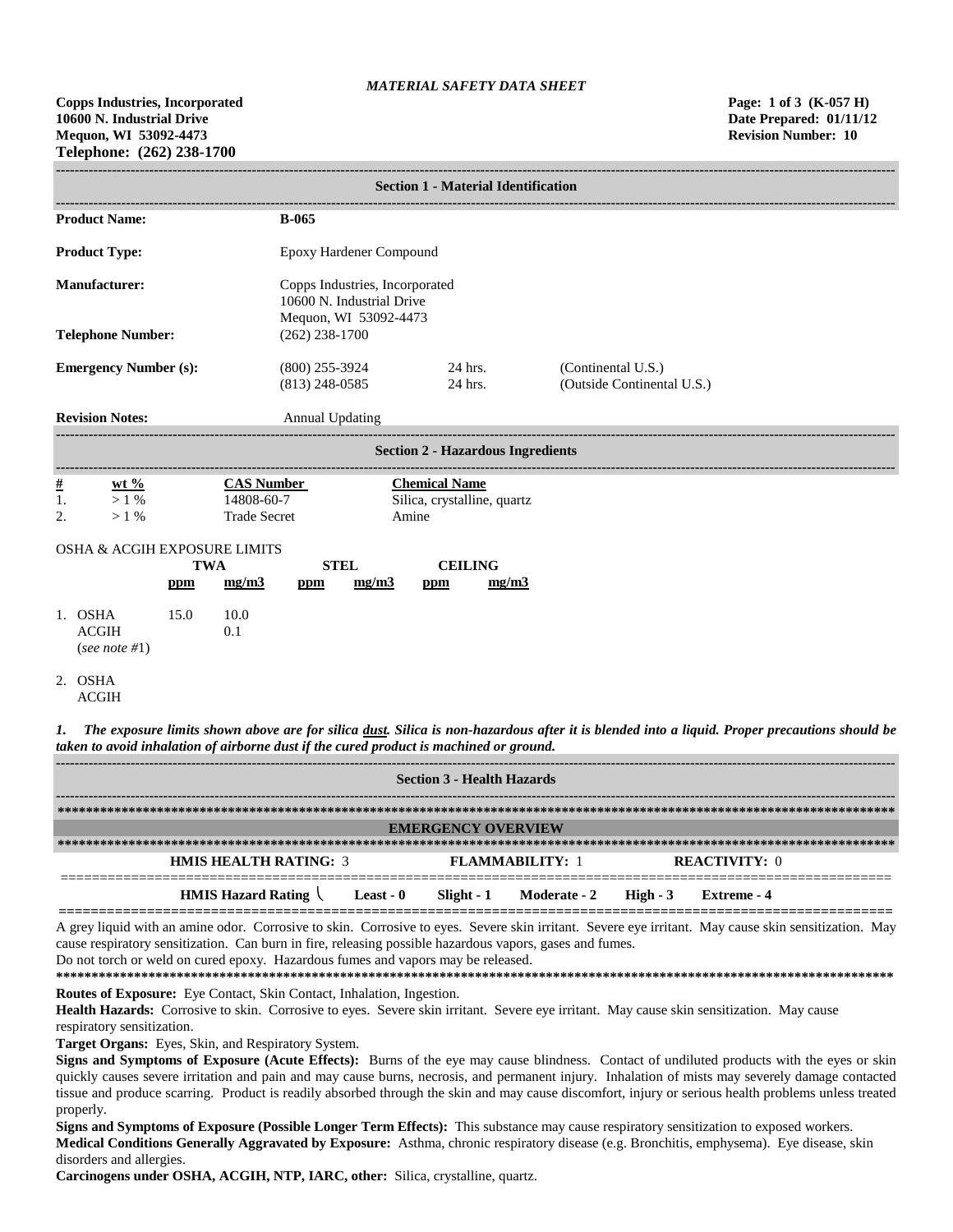**------------------------------------------------------------------------------------------------------------------------------------------------------------------------------------ Section 4 - First Aid**

**------------------------------------------------------------------------------------------------------------------------------------------------------------------------------------ Eye Contact:** Hold eyelids apart and immediately flush eyes with plenty of water for at least 15 minutes. Seek medical attention.

**Skin Contact:** Remove contaminated clothing/shoes and wipe excess from skin. Immediately flush affected area with water for at least 15 minutes. Cover the affected area with a sterile dressing or clean sheeting and seek medical attention immediately. DO NOT APPLY GREASES OR OINTMENTS. Control shock if present.

**Inhalation:** Remove victim to fresh air and provide oxygen. If breathing is difficult, seek medical attention.

**Ingestion:** In the event of ingestion, administer 3-4 glasses of milk or water. DO NOT INDUCE VOMITING. Seek medical attention immediately.

|                                                                           |                                                                                                                                                                                                                                                                | <b>Ingestion:</b> In the event of higestion, administer 5-4 grasses of milk of water. DO NOT INDUCE VOMITING. Seek medical attention immediately.                                                                                                                                                                                                                                                                                                                                                                                                                                                                                                                    |                                                           |
|---------------------------------------------------------------------------|----------------------------------------------------------------------------------------------------------------------------------------------------------------------------------------------------------------------------------------------------------------|----------------------------------------------------------------------------------------------------------------------------------------------------------------------------------------------------------------------------------------------------------------------------------------------------------------------------------------------------------------------------------------------------------------------------------------------------------------------------------------------------------------------------------------------------------------------------------------------------------------------------------------------------------------------|-----------------------------------------------------------|
|                                                                           |                                                                                                                                                                                                                                                                | <b>Section 5 - Fire and Explosion Data</b>                                                                                                                                                                                                                                                                                                                                                                                                                                                                                                                                                                                                                           |                                                           |
| <b>Flash Point (closed cup):</b>                                          | $>200$ °F<br><b>Upper Explosion Limit (UEL):</b> No data<br>Extinguishing Media: Foam, Carbon Dioxide (CO2), or dry chemical.<br>and respiratory protection (SCBA). Cool fire exposed containers with water spray.<br>monoxide (CO), and carbon dioxide (CO2). | <b>Auto Ignition Temperature:</b><br>Fire Hazard Classification (OSHA/NFPA): This product is considered neither flammable nor combustible, but will burn if involved in a fire.<br>Special Fire Fighting Procedures: Keep personnel removed from area and upwind of fire. Wear full fire-fighting turnout gear (full bunker gear)<br>Unusual Fire and Explosion Hazards: Hazardous combustion products may be present. Combustion may form aldehydes, nitrous oxides, carbon                                                                                                                                                                                         | <b>Lower Explosion Limit (LEL):</b><br>No data<br>No data |
|                                                                           |                                                                                                                                                                                                                                                                | <b>Section 6 - Accidental Release Measures</b><br>-----------------------------                                                                                                                                                                                                                                                                                                                                                                                                                                                                                                                                                                                      |                                                           |
| entering sewers or waterways.                                             | off or remove all ignition sources. Construct a dike to prevent spreading.                                                                                                                                                                                     | Containment Techniques (Removal of ignition sources, diking etc.) Reduce vapor spreading with a water spray. Stop the leak, if possible. Shut<br>Clean-Up Procedures: Spread absorbent material over area. Transfer to containers by suction. For large spills, recover spilled material with a<br>vacuum truck. Dispose of material in accordance with local, state and federal regulations. Wash area with soap and water. Prevent washings from<br>Other Emergency Advice: Wear protective clothing, boots, gloves, respirator, and eye protection.                                                                                                               |                                                           |
|                                                                           |                                                                                                                                                                                                                                                                | <b>Section 7 - Handling and Storage</b>                                                                                                                                                                                                                                                                                                                                                                                                                                                                                                                                                                                                                              |                                                           |
| drink, or smoke.                                                          | Storage: Store in a cool (60-80 °F), dry ventilated place. Store in closed containers.                                                                                                                                                                         | Handling: Avoid breathing of vapors. Handle in well-ventilated workspace. Avoid contact with skin, eyes, or clothing. When handling, do not eat,<br>Other Precautions: Emergency showers and eye wash stations should be readily accessible. Wash thoroughly after handling. Remove<br>contaminated clothing and gear. Decontaminate. Destroy leather or any articles, which can not be decontaminated.                                                                                                                                                                                                                                                              |                                                           |
|                                                                           |                                                                                                                                                                                                                                                                | <b>Section 8 - Personal Protection/Exposure Controls</b>                                                                                                                                                                                                                                                                                                                                                                                                                                                                                                                                                                                                             |                                                           |
|                                                                           | Hand Protection: Neoprene rubber gloves. Cuffed butyl rubber gloves. Nitrile rubber gloves.                                                                                                                                                                    | Eye Protection: Full-face shield with chemical safety goggles. Contact lenses should not be worn while using this product.<br>Respiratory Protection: Not necessary under most operating conditions. NIOSH approved organic vapor respirator should be used in confined<br>areas, or when conditions cause high vapor concentrations. If the percent oxygen is below normal then use self-contained breathing apparatus.<br>Protective Clothing: Impervious clothing. Slickersuit. Rubber boots. Full rubber suit (rain gear). Butyl or latex protective clothing.<br>Work and Hygienic Practices: Eye wash stations and safety showers should be easily accessible. |                                                           |
|                                                                           |                                                                                                                                                                                                                                                                | <b>Section 9 - Typical Physical and Chemical Properties</b><br>----------------------------                                                                                                                                                                                                                                                                                                                                                                                                                                                                                                                                                                          |                                                           |
| <b>Physical Form:</b><br>Color:<br>Odor:<br>pH:<br><b>Vapor Pressure:</b> | Liquid<br>Grey<br>Amine<br>No Data<br>No Data                                                                                                                                                                                                                  | <b>Vapor Density:</b><br><b>Boiling Point:</b><br>$>200$ °F<br><b>Melting Point:</b><br><b>Solubility in Water:</b><br>Negligible<br><b>Specific Gravity:</b><br>1.16                                                                                                                                                                                                                                                                                                                                                                                                                                                                                                | Heavier than air<br>Not applicable                        |

#### **Section 10 - Stability and Reactivity ------------------------------------------------------------------------------------------------------------------------------------------------------------------------------------**

**Chemical Stability:** Stable **Conditions to Avoid (if stable):** None

**------------------------------------------------------------------------------------------------------------------------------------------------------------------------------------**

**Incompatibility (Materials to Avoid):** Acids, strong oxidizing agents. **Hazardous Decomposition Products:** None **Hazardous Polymerization:** Contact with epoxy resins under uncontrolled conditions. May release excess heat and vapors.